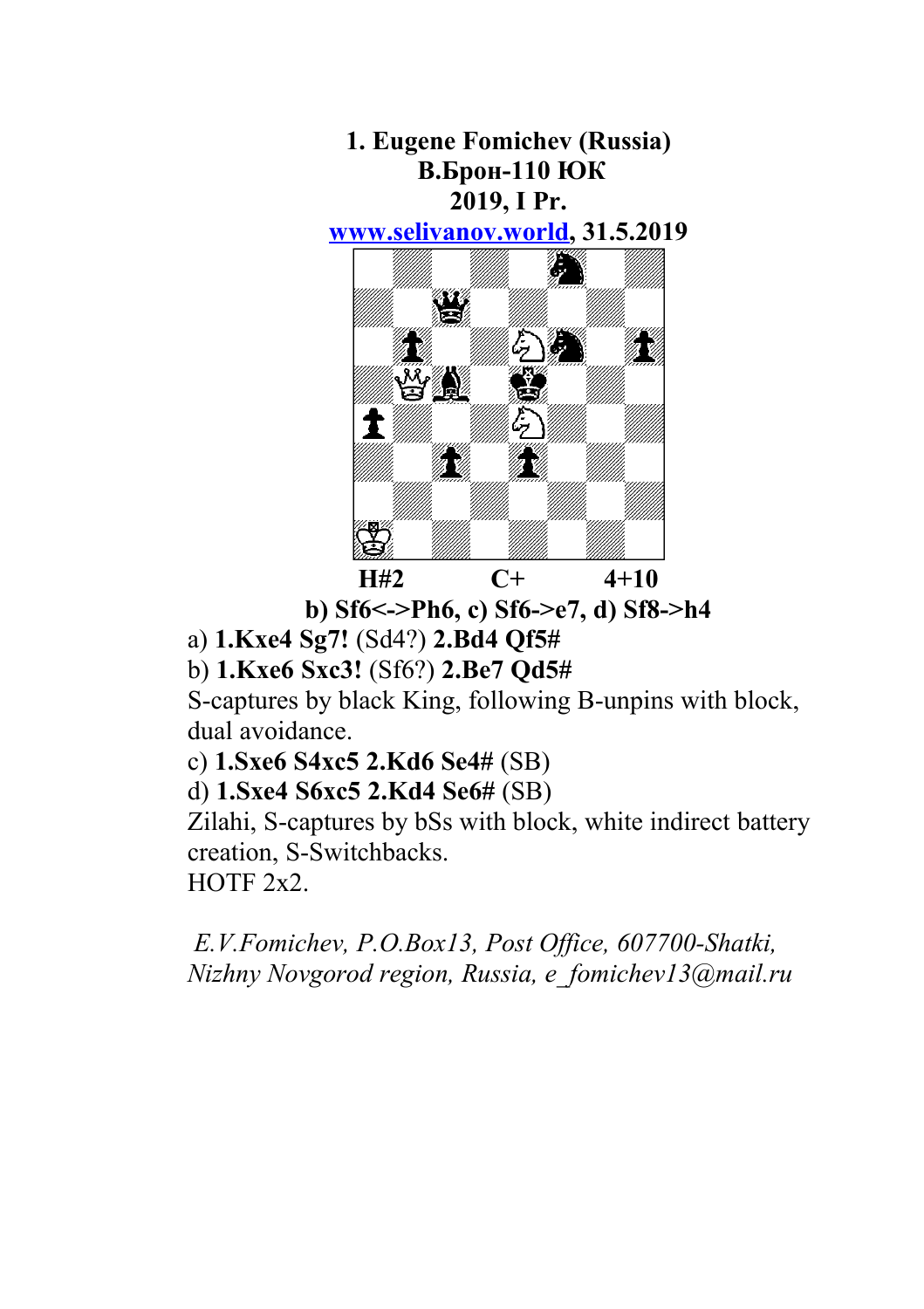

**2. Eugene Fomichev (Russia)**

**b) bRe8<-->bBh6** 4r2Q/8/3K1p1b/8/B2P2n1/3PPP2/2N1P3/3kN2R

a) **1.Bxe3 Qh6 2.Bxd4 Sxd4#**

 **1.Rxe3 Qe8 2.Rxf3 Sxf3#**

b) **1.Rxh1 Qh4 2.Rxe1 Qxe1#** (MM)

**1.Bxa4 Qc8 2.Bxc2 Qxc2#** (MM)

Active sacrifice (black)  $\times$  4

Ambush (Q)  $\times$  2. Umnov-theme x 2.

Annihilation  $\times$  2

Bristol (bicolor, r-Q, impure, 5, 4)

Exchange of functions (bBh6/bRe8, Line opening + Active sacrifice / Passive)

Exchange of functions (wRh1/wBa4, Captured / Passive guard) Exchange of functions (wRh1/wBa4, Passive guard / Rear piece of mating battery)

Exchange of functions (wSe1/wSc2, Captured / Passive guard) Exchange of functions (wSe1/wSc2, Passive / Mating battery firing) Play on the same square (B1, 2) Model mate  $\times$  2 Battery mate  $\times$  2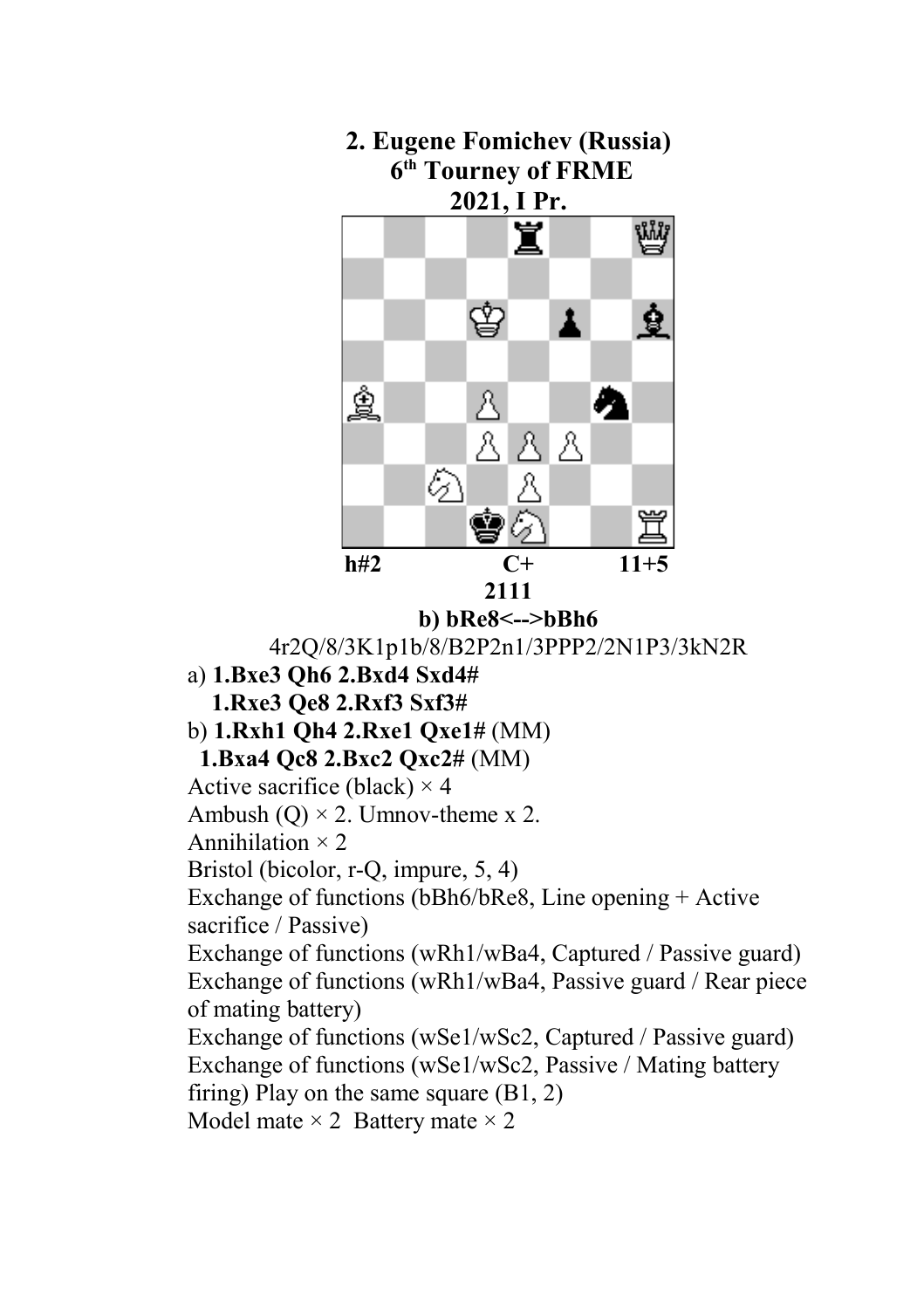**3. Eugene Fomichev (Russia) Andrew Kalotay-80JT 2021, IV-VI Pr.**



**2R2R2/3p2p1/1pqbb2r/1nkr1P2/3pn3/3p1K2/8/8 31…. 1.Rxf5+ Kg4 2.Kd5 Rce8 3.Ke5 Rxf5#** 

**1.Qxc8 fxe6 2.Kc6 exd7 3.Kc7 dxc8=Q# 1.Bxf8 f6 2.Kd6 fxg7 3.Ke7 gxf8=Q#** 

Active sacrifice (black, delayed)  $\times$  3 Chumakov theme (bp, 2) Cycle of captures Mixed Phoenix Promotion (QQ, 2) Pseudo Bristol (black, bB-bK, impure) Pseudo Bristol (black, bQ-bK, impure) Pseudo Bristol (black, bR-bK, impure) Zilahi (passive, RP, 2) Pin-mate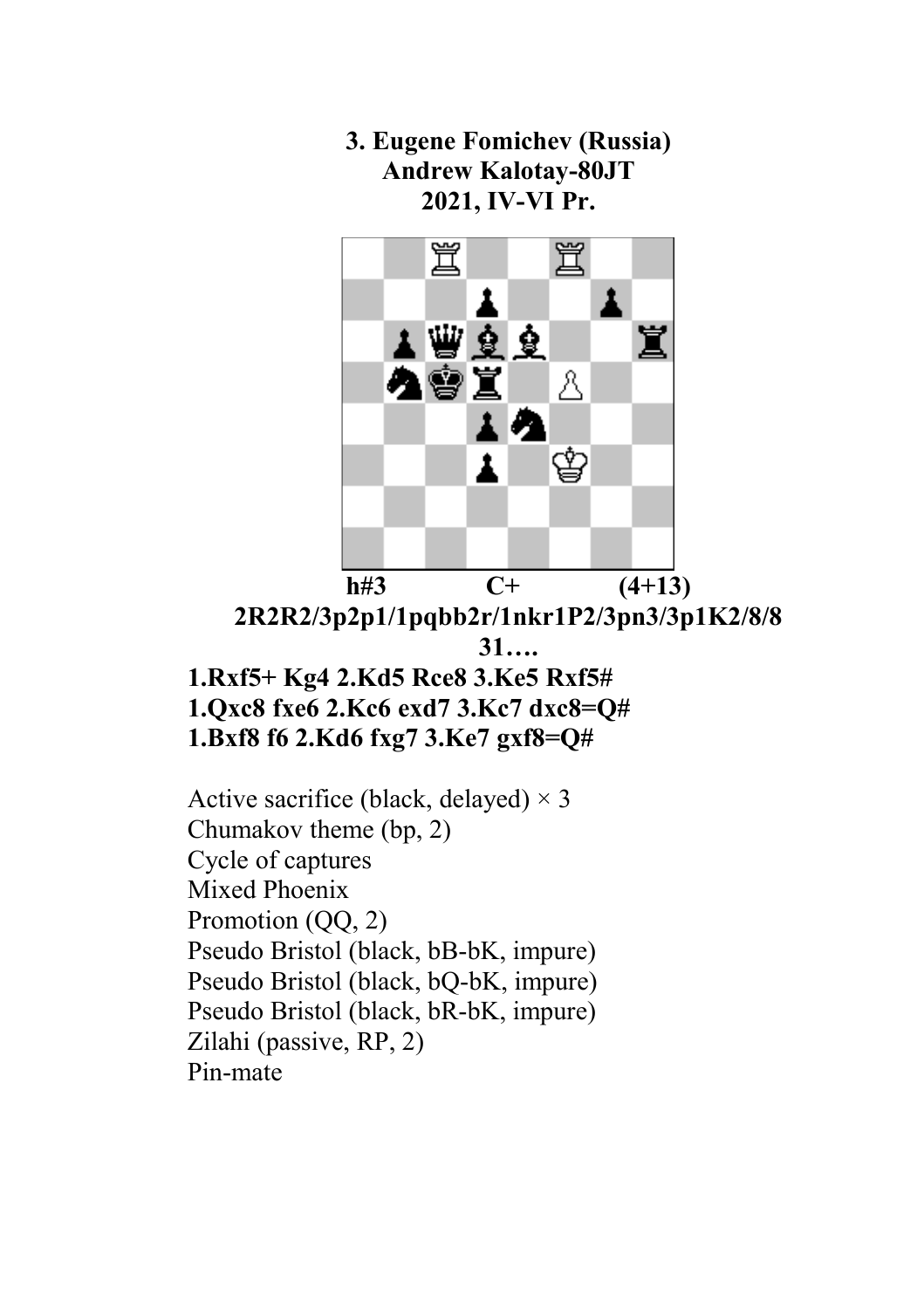**4. Eugene Fomichev (Russia) Кубок городов-героев, 2020 I-II место**

**[www.selivanov.world,](http://www.selivanov.world/) 8.5.2020**



**h#3.5 (10+14)**

**b) bKa8-->h6**

kn3N2/b2r3q/p3p1p1/4P1p1/3p1pP1/1P1P1P2/pp1P4/rBBK 4

a) **1...Sxd7 2.bxc1=S Sxb8 3.Sxd3 Sd7 4.Sc1 Be4#** (MM)

b) **1...Sxe6 2.axb1=S Sxf4 3.Sxd2 Se6 4.Sb1 Bxg5#** (MM) Annihilation  $\times$  3

Exchange of functions (bPa2/bPb2, Passive / Promotion + Line opening + Interference)

Exchange of functions (wBb1/wBc1, Mate / Captured)

Long-trip  $(S, 3) \times 2$ 

Pin-unpin (white)  $\times$  2

Promotion (ss)

Switchback (S, with captures,  $1 \times 2$ 

Switchback (s, with captures,  $1 \times 2$ 

Zilahi (passive, BB, 2)

Model mate  $\times$  2

Double presentation of theme for Black and White. Task.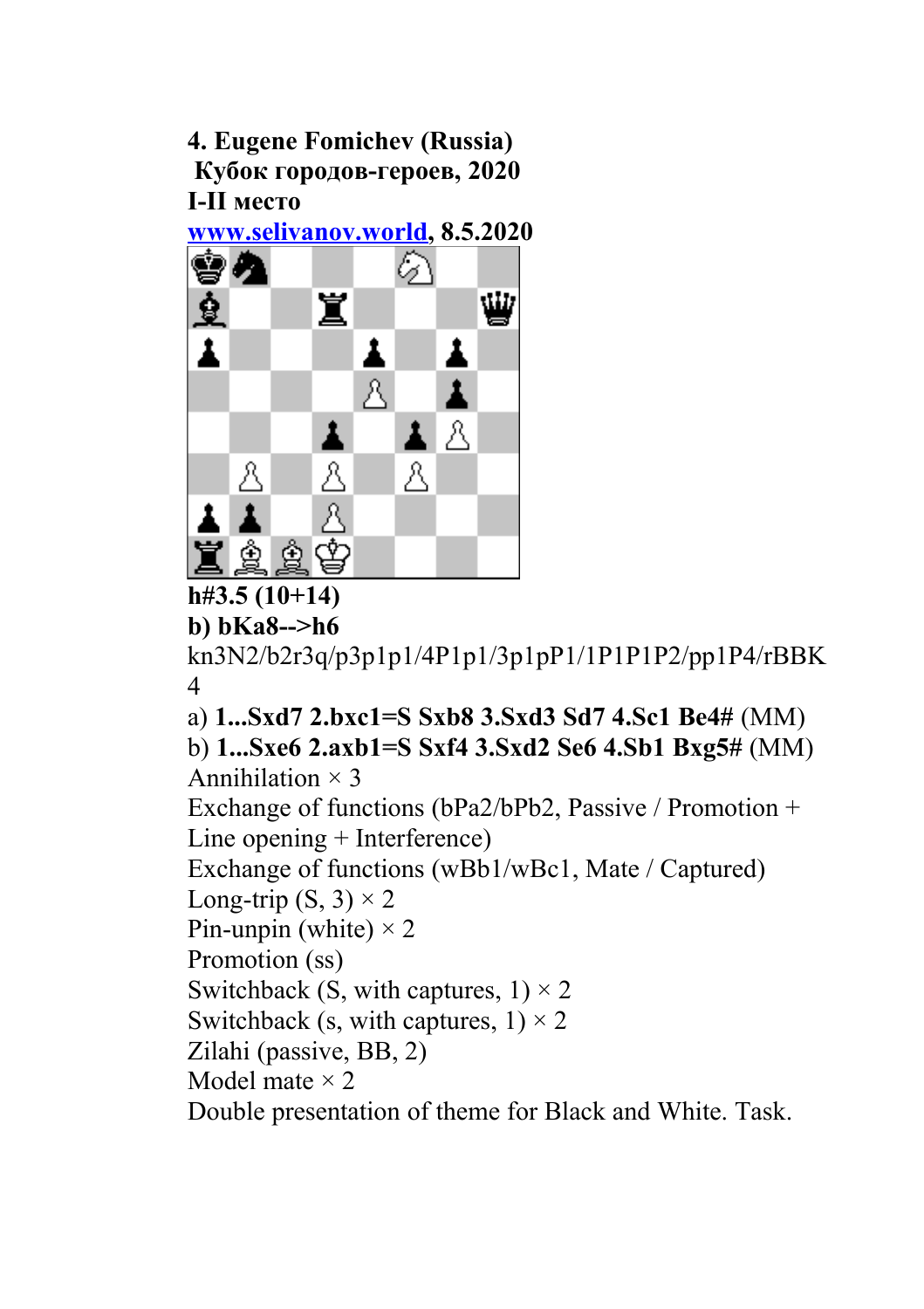

**b) Pd2->f3**

a) **1.Kd1 gh5 2.Ke2 h6 3.Kf3 hg7 4.Kg4 g8Q+ 5.Kh5 Qg5#**

b) **1.Kd2 f5 2.Ke3 f6 3.Kf4 fg7 4.Kg5 g8Q+ 5.Kh6 g5#** The Pawn miniature wit 2 model mates, Q-promotions of

both white Pawns to same field g8 and 2 different ways by black King to mating squares.